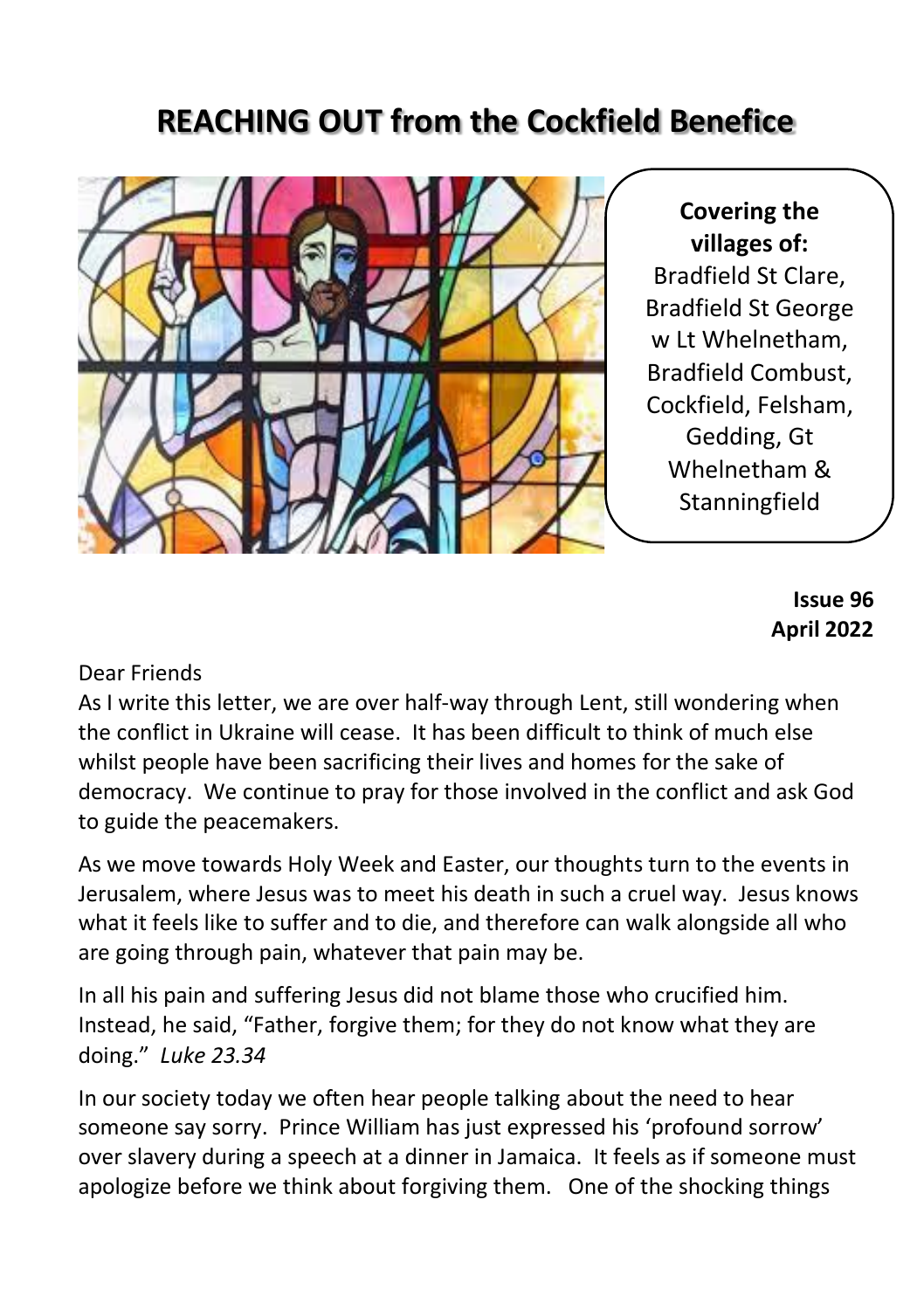about the story of Jesus' death on Good Friday is that he asks God to forgive those who have tortured him, when they haven't even had a chance to say sorry.

So, God steps in even before we know what the problem is. God does not wait for an apology but steps towards us with forgiveness and love. Of course, saying sorry is a good thing to do if we have messed up. But sometimes it doesn't feel safe to say sorry. Only when there is forgiveness on both sides can we move on, and real healing can begin.

This is the message of Good Friday, that God always forgives, no matter what has happened, all we have to do is to turn to him, receive his forgiveness, and we will become true Resurrection people.

I pray that we can all become better at forgiving others, as well as ourselves.

May you and your families have a blessed Easter!

Sharon

Rev Canon Sharon Potter [Revsharon2@gmail.com](mailto:Revsharon2@gmail.com) 01284 828599 or 07825 086063

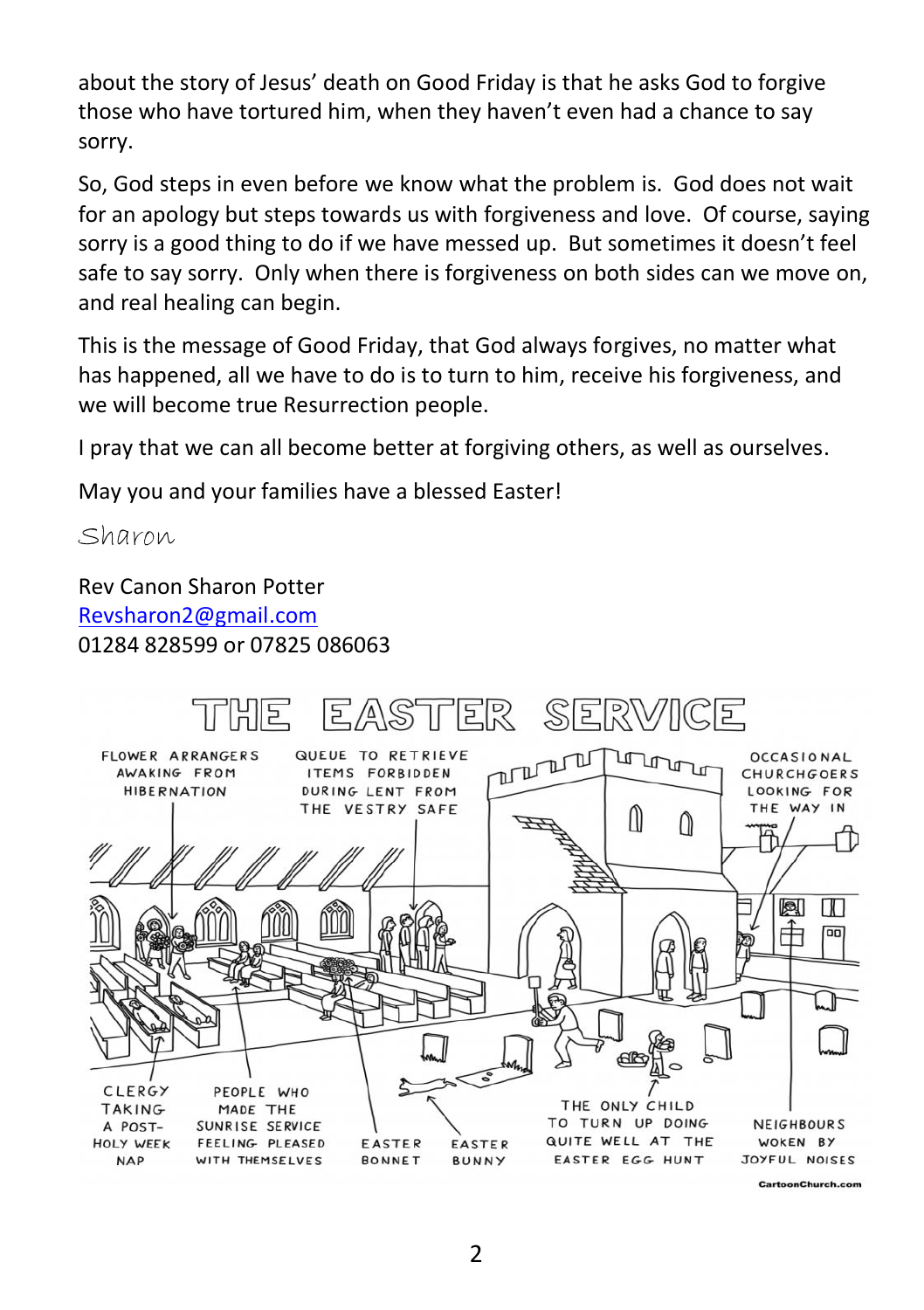

# **Holy Week and Easter Services**

This month we will be once again walking the way of the cross with Jesus throughout Holy week, and then celebrating the resurrection on Easter Sunday. Do please consider attending our Holy Week services, starting on Palm Sunday with our walk of witness from Gedding to Felsham, through to Maundy Thursday and Good Friday, before the great feast of Easter. For details of all the services see the back page of this issue of Reaching Out.

## **The Worship and Praise service in Great Welnetham**

Canon Sharon and the ministry team have asked me to write a little piece trying to explain what this service involves.

This informal worship service has long been a tradition in Great Welnetham.

I first became involved with the service when my daughter started to play the recorder about



20 years ago. This time of worship, which is on a Sunday evening, follows an informal pattern of worship songs, readings and prayers. It's based around a theme, for example something from the Gospel reading of the day or relating to a festival or season. In May we will be joining together hopefully outside to celebrate Rogation Tide; in Lent we followed a Lenten prayer journey.

The music varies in style with modern worship songs as well as traditional hymns and is usually led by a music group.

All are welcome to join in and is a perfect way to end a Sunday evening!

Cherry Clements Worship Elder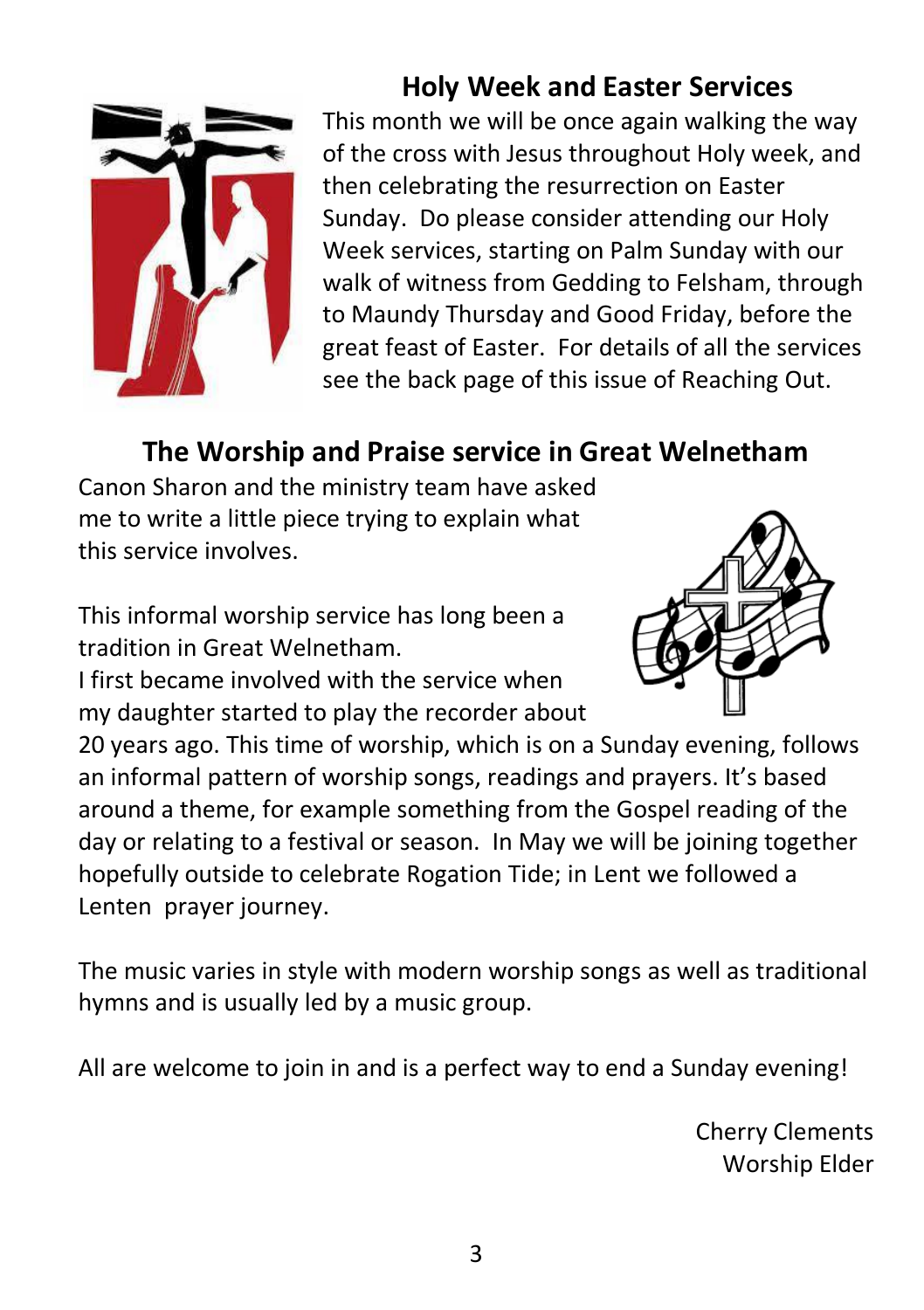## **Big Green Tip for April**

For those of us who are gardeners this is the time for planting out and planting seeds. It can be a bit risky as there is still a chance of late frost, but if you are prepared to cover anything that is very delicate if a frost is forecast you can make a start. There is nothing as tasty and as convenient as



growing your own produce and you don't need a large garden to grow quite a lot over the course of a year. You will save trips to the shops and cut down on air and road miles if your vegetables and fruit come from outside your back door. If you only have a window box, you can still grow your tomatoes and lettuces. In some villages and towns allotments are available to rent – contact your local Council. Growing your own is good for your pocket, good for your body and good for the planet.

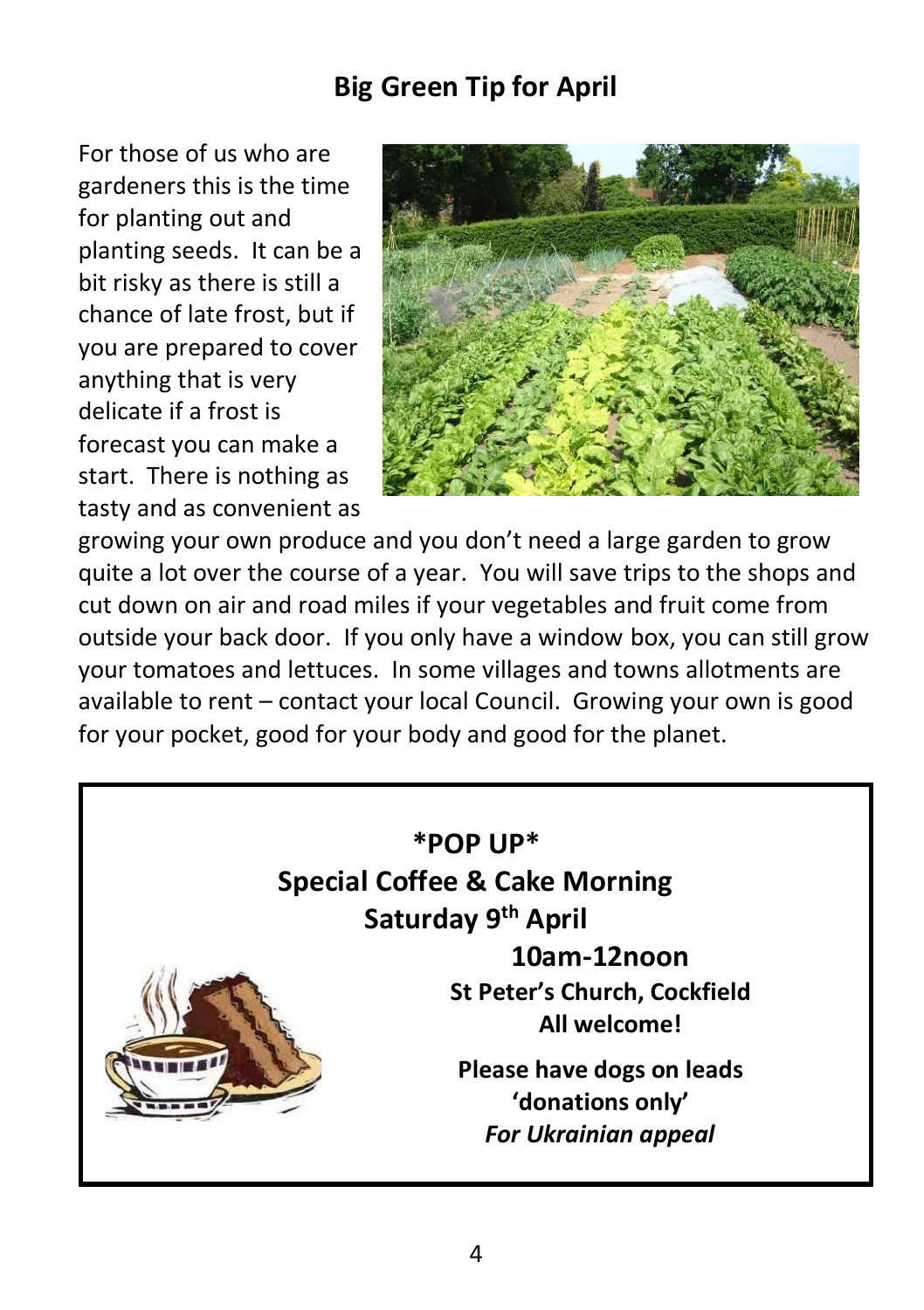# **It's that time of year again…… the Annual Parochial Church Meeting!**



Every year I give notice in Reaching Out of the Annual Parochial Church Meeting – aka the APCM! This year we will be able to revert to our joint benefice APCM and will be welcoming the two PCC's who have joined our benefice, Gt Whelnetham and Stanningfield.

We will be meeting in Cockfield Church at **7pm on Tuesday 26 April.** This year we have a guest speaker, Diane Grano, who runs the Red Lodge Rural Resourcing Church. Red Lodge is a village which sits between Mildenhall and Newmarket, and Diane is going to speak to us about her outreach work. With all the development that is going on in and around our villages I'm sure that we will gain some valuable insights for our own ministry and mission.

We will, of course, be holding the normal Churchwarden and PCC elections. I am always very grateful to those who volunteer to serve as Churchwardens and as PCC members. These past two years have been very challenging and all our PCCs have worked very hard to keep our Churches open, vibrant and financially secure. It's work in progress for some though, and we need more help in making a difference in our communities.

So, if you would like to become a PCC member, or be more involved in our Church activities, why not speak to a Churchwarden, or a member of the ministry team? (More about our ministry team in this issue of Reaching Out). We all have gifts that can be used by God, and the greatest gift we can give is ourselves.

Canon Sharon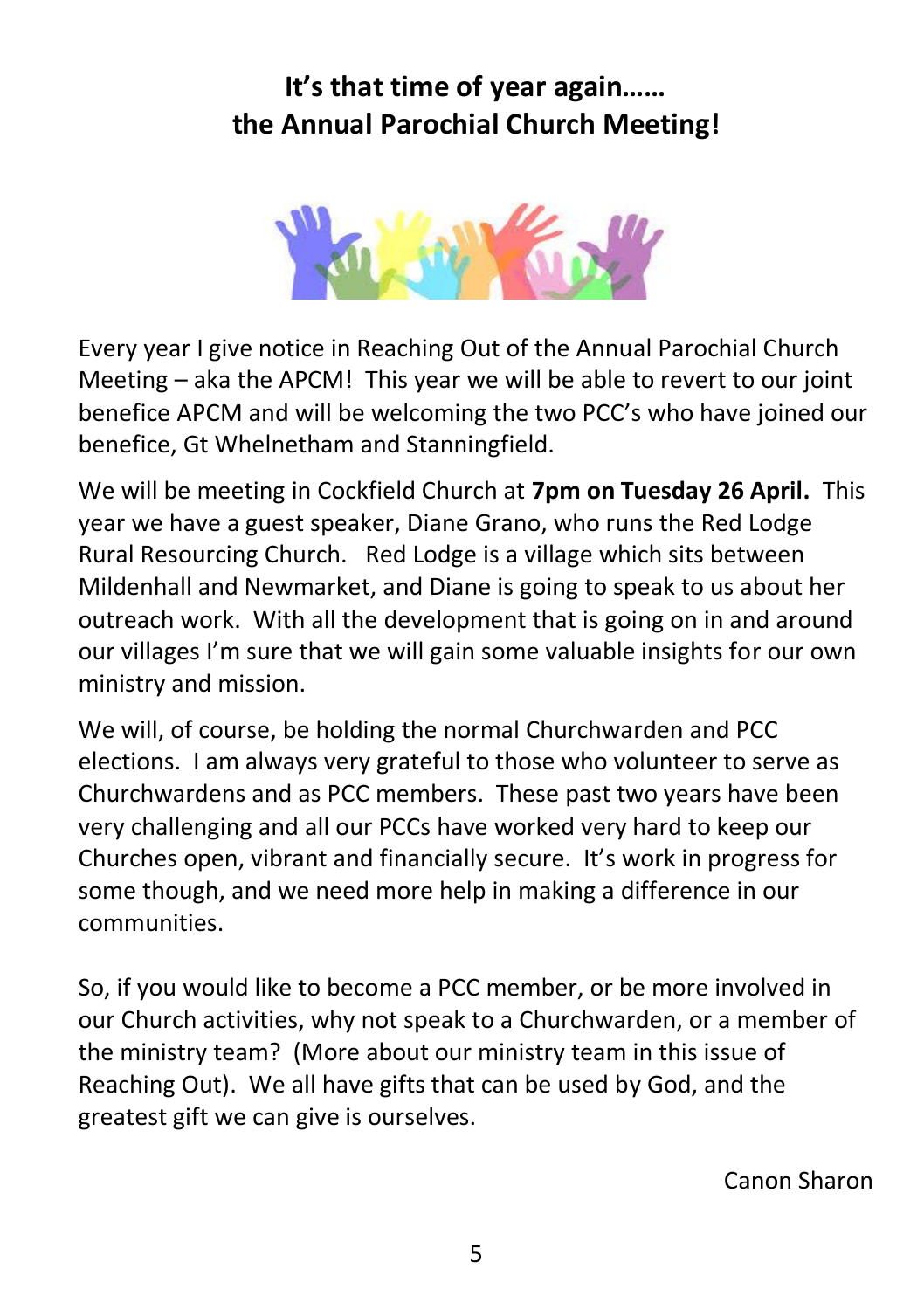# **Plant Sale and Coffee Morning Saturday 30 April 10am – 12noon**



A coffee morning and plant sale in aid of funds for St Peter's Church will be held at **Orchard House, Chapel Road** on Saturday 30 April. There will be cakes and books on sale and plenty of coffee and chat. Do join us!

# **Update on Pastoral Reorganisation**

- What is pastoral reorganization? It's where parishes are re-organized into different benefices, groups or teams
- Who is being reorganized? The benefice of St Edmund Way, which lies just over the other side of the A134 which is a six-parish benefice.
- What will be the result of the reorganization? Once the Pastoral Scheme has been approved by the Church Commissioners, the St Edmund Way benefice will cease to exist. Three of the parishes that currently sit within its benefice will officially become part of the Cockfield benefice.
- What else is happening in the reorganization? The Parishes of Felsham and Gedding will be united to form a single parish, with both the Church buildings continuing to operate as parish churches.
- What difference will the reorganization make to the benefice? It has brought more people into our benefice and more ministers to add to the ministry team. Which is great! It means also that there are more parishes giving towards the parish share, which is the money that we contribute towards the ministry and mission of our diocese and pays to keep a Rector in post here.

I am very grateful to all those who have been so welcoming to our new benefice members, and I pray that our work and future together will be blessed.

Canon Sharon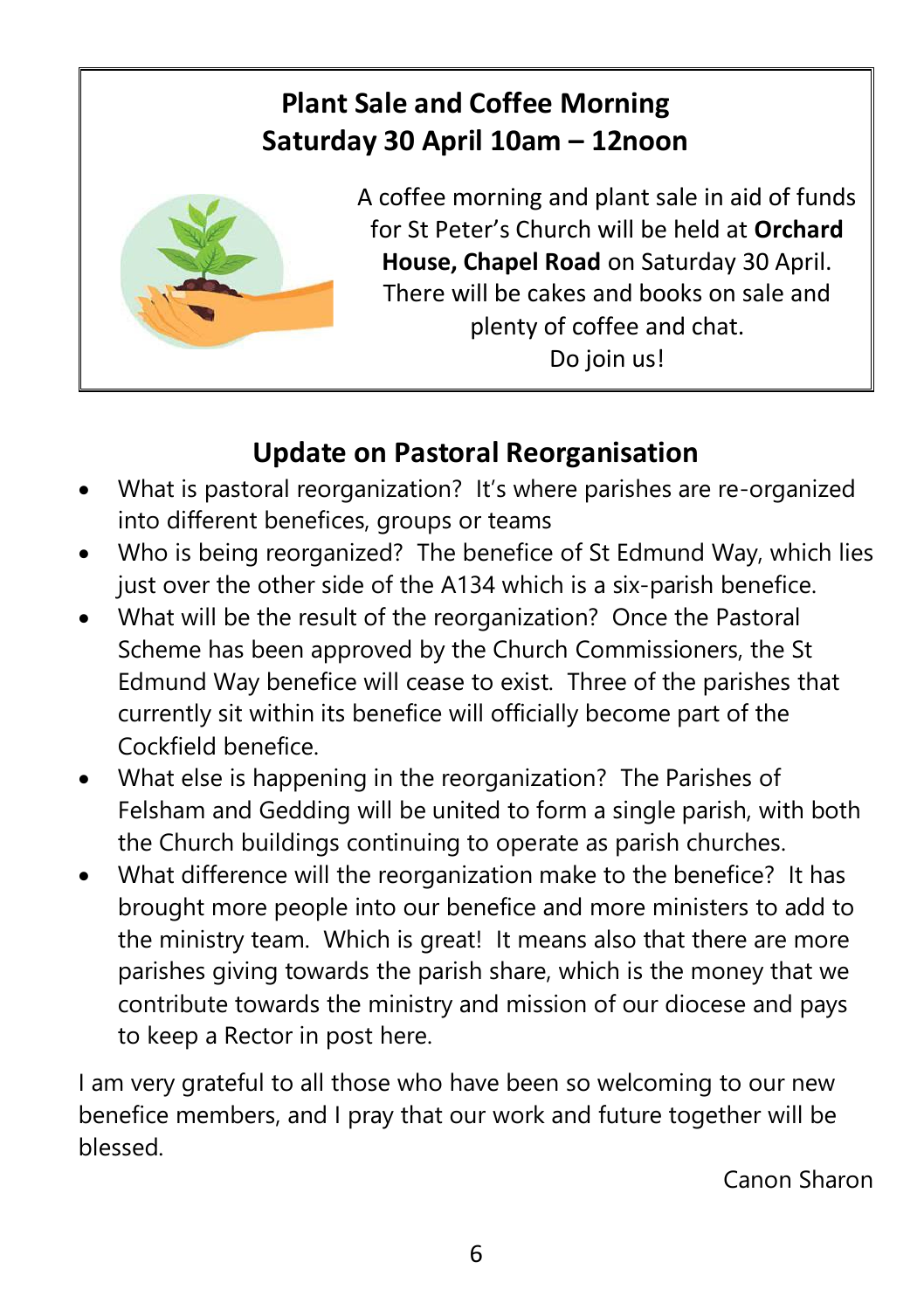## **News from our diocese**

**Warm Home scheme:** if you know anyone is struggling with their heating, this Suffolk-wide scheme has been set up to help as funding is available. Please visit [www.warmhomessuffolk.org](https://cofesuffolk.us2.list-manage.com/track/click?u=c52dd45d5732d5bd4c5aa7748&id=d253cd269c&e=e3c949620e) for more details.

Bishop Martin said in his recent Diocesan Synod Presidential address *"I am so grateful for the numbers of people across this diocese who have signed up to the scheme (offering a home to Ukrainian refugees), the number of clergy that have signed up and the number of parishes that have offered help. As of last Friday, our donations to the disaster (Crisis in Ukraine) through World Vision had reached a wonderful £29,000".*

If you would like to support Ukrainian refugees, homeowners can [register](https://cofesuffolk.us2.list-manage.com/track/click?u=c52dd45d5732d5bd4c5aa7748&id=76b0d9a8f3&e=e3c949620e)  [their interest](https://cofesuffolk.us2.list-manage.com/track/click?u=c52dd45d5732d5bd4c5aa7748&id=76b0d9a8f3&e=e3c949620e) and the Church of England toolkit is available [here.](https://cofesuffolk.us2.list-manage.com/track/click?u=c52dd45d5732d5bd4c5aa7748&id=eadcee3177&e=e3c949620e)

#### **Disability and Inclusion working group**

The Diocesan Synod agreed to move forward with a diocesan-wide disability and inclusion working group to raise awareness and support our churches and worshipping communities in improving access and inclusion for all.

We are looking for people who might like to be considered for membership. We want a wide range of people who are willing to commit to the group initially for two years – lay and ordained, those who have disabilities or experience of living or working with people with a disability, related, for example, to sight or hearing loss, mobility difficulties, learning disability, neuro-diversity, dementia or mental ill-health. If you are interested, please email Archdeacon [Jeanette Gosney](mailto:Archdeacon.Jeanette@cofesuffolk.org) by 8 April explaining your interest.

If you'd like to receive regular 'enews' from the diocese, then do visit the website at www.cofesuffolk.org, click on 'contacts' in the right-hand top corner, and then 'subscribe to enews' on the drop-down menu.

*If you'd like to contribute to the May issue of 'Reaching Out', then please do let Canon Sharon have your article, around 300-350 words by 15th April.*